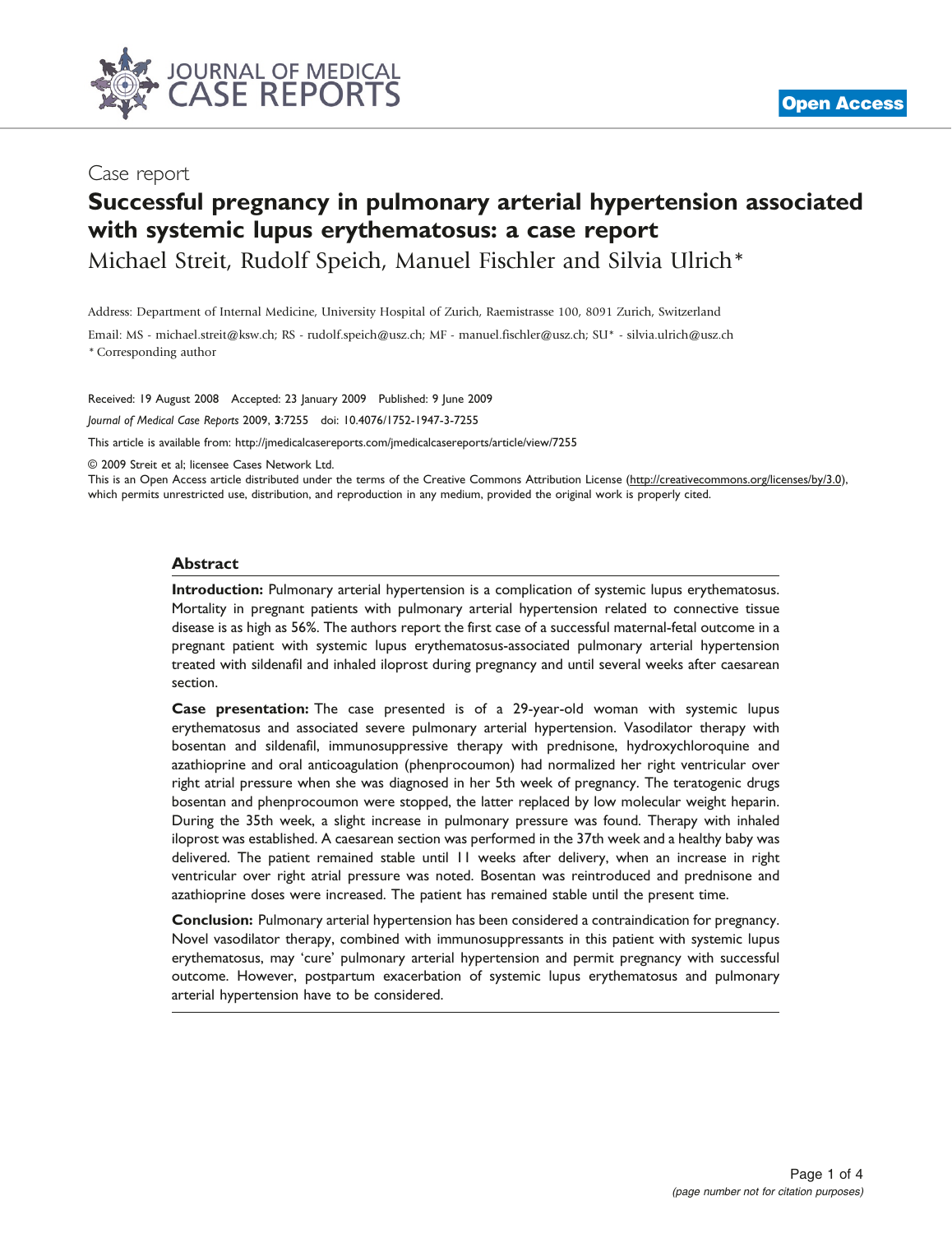## Introduction

Systemic lupus erythematosus (SLE) occurs most often in the reproductive years of female patients [[1](#page-3-0)]. The percentage of pulmonary arterial hypertension (PAH) in SLE has been reported to range from 0.5% to 14% [[2\]](#page-3-0). PAH is aggravated by physiological changes associated with pregnancy [[3](#page-3-0)]. Mortality in pregnant patients with PAH related to connective tissue disease is as high as 56% [\[4](#page-3-0)]. Typically, patients die after delivery due to acute right ventricular failure [\[4\]](#page-3-0). Herein we report the first case of a successful maternal-fetal outcome in a pregnant patient with SLE-associated PAH treated with sildenafil and inhaled iloprost during pregnancy and until several weeks after caesarean section.

#### Case presentation

A 29-year-old woman had been diagnosed with SLE according to the American College of Rheumatology criteria 6 years earlier due to malar rash, photosensitivity, arthritis of the finger joints, wrists and knees, pleural effusion and abnormal titers of the antinuclear and antinative DNA antibodies. Treatment consisted of prednisone as needed and hydroxychloroquine (200 mg/ day). Five years after the initial diagnosis, the patient developed exertional dyspnea. Severe PAH was diagnosed by echocardiography and confirmed by pulmonary arterial catheterization (PAC) [\(Table 1](#page-2-0)).

Oral anticoagulation with phenprocoumon and treatment with bosentan (125 mg bid) and sildenafil (50 mg tid) was initiated. Cyclophosphamide (100 mg qd) was added to the SLE therapy for 4 months and thereafter replaced by azathioprine (100 mg qd). The patient's clinical status improved significantly and repeated PAC 3 months later showed a significant decrease in mean pulmonary arterial pressure (MPAP) with a concomitant increase in cardiac index (CI) resulting in a decreased pulmonary vascular resistance (PVR) (Table 1). Echocardiography performed after a further 8 months under a stable clinical condition showed completely normalized right heart dimensions and pulmonary arterial pressure. One week later, pregnancy at the 5th week of gestation was diagnosed, despite repeated advice to practice birth control and insistent information about the maternal and fetal risks of pregnancy in SLE-associated PAH as well as the teratogenic potential of bosentan and phenprocoumon. Since a termination of the pregnancy was out of the question for the patient, bosentan and phenprocoumon were immediately stopped and low molecular weight heparin (LMWH) was started. Sildenafil, azathioprine, and hydroxychloroquine were left unchanged whereas prednisone was augmented to 25 mg daily to prevent SLE relapse. The patient was followed fortnightly by an interdisciplinary team and repeated clinical and echocardiographic examinations remained stable until the 35th week of gestation.

Intrauterine fetal growth assessed sonographically was normal at all times.

At 35 weeks however, echocardiography showed an elevated right ventricular systolic pressure (RVSP) of 40 mmHg above the right atrial pressure. The patient was hospitalized and treatment with inhaled iloprost was established 5 to 6 times daily at an initial daily dose of 50  $\mu$ g, increasing to 100  $\mu$ g within 1 week. A caesarean section was scheduled for week 37. Hemodynamic assessment with PAC before the operation showed a MPAP between 20 and 26 mmHg with a CI around 4-5  $\text{L/min/m}^2$ . A healthy female infant weighing 2760 g with Apgar scores of 8, 9 and 10 at 1, 5 and 10 minutes, respectively, was delivered via caesarean section under epidural anesthesia. The patient remained stable throughout the operation. The PAC was continued during 24 hours postoperatively showing stable pulmonary hemodynamics. Prednisone was augmented to 50 mg qd on the day of delivery and then continued at a dose of 30 mg qd for the next 2 months to prevent postpartal relapse of SLE. Mother and child were discharged 10 days later under stable conditions. Breastfeeding was declined. Sildenafil, inhaled iloprost, azathioprine and hydroxychloroquine were continued, LMWH was replaced by phenprocoumon. Eleven weeks later, progressive dyspnea and fatigue developed and a relapse of SLE was diagnosed with reappearance of tender swollen joints in the fingers, wrists and knees, malar rash and pleuropericardial effusion. Echocardiography showed a rise in RVSP to 57 mmHg. Prednisone and azathioprine were augmented to 50 mg qd and 150 mg qd, respectively, and bosentan 125 mg bid was added to the established therapy. The patient remains in a stable condition and her daughter is thriving well.

#### **Discussion**

This case demonstrates for the first time cure of SLEassociated PAH and successful pregnancy with combination immunosuppressive and vasodilator therapy.

In healthy women, physiological changes associated with pregnancy and puerperium pose a great challenge on the cardiovascular system. During this period, the CI increases by 30% to 50%, the blood volume by 50%, and oxygen consumption by 20% [\[4\]](#page-3-0). This significant increase in pulmonary blood flow is maintained at an unchanged MPAP resulting in a decreased PVR [\[5](#page-3-0)]. Immediately after delivery an autotransfusion of approximately 500 ml of blood from the involuting uterus occurs, leading to a further increase in maternal blood volume [\[3](#page-3-0)]. Patients with PAH have a limited ability to compensate for this increase in CI and blood volume due to their fixed resistance of the pulmonary vasculature. This may lead to acute or chronic right heart failure with the highest incidence of maternal mortality occurring during the first days after delivery [[4](#page-3-0)].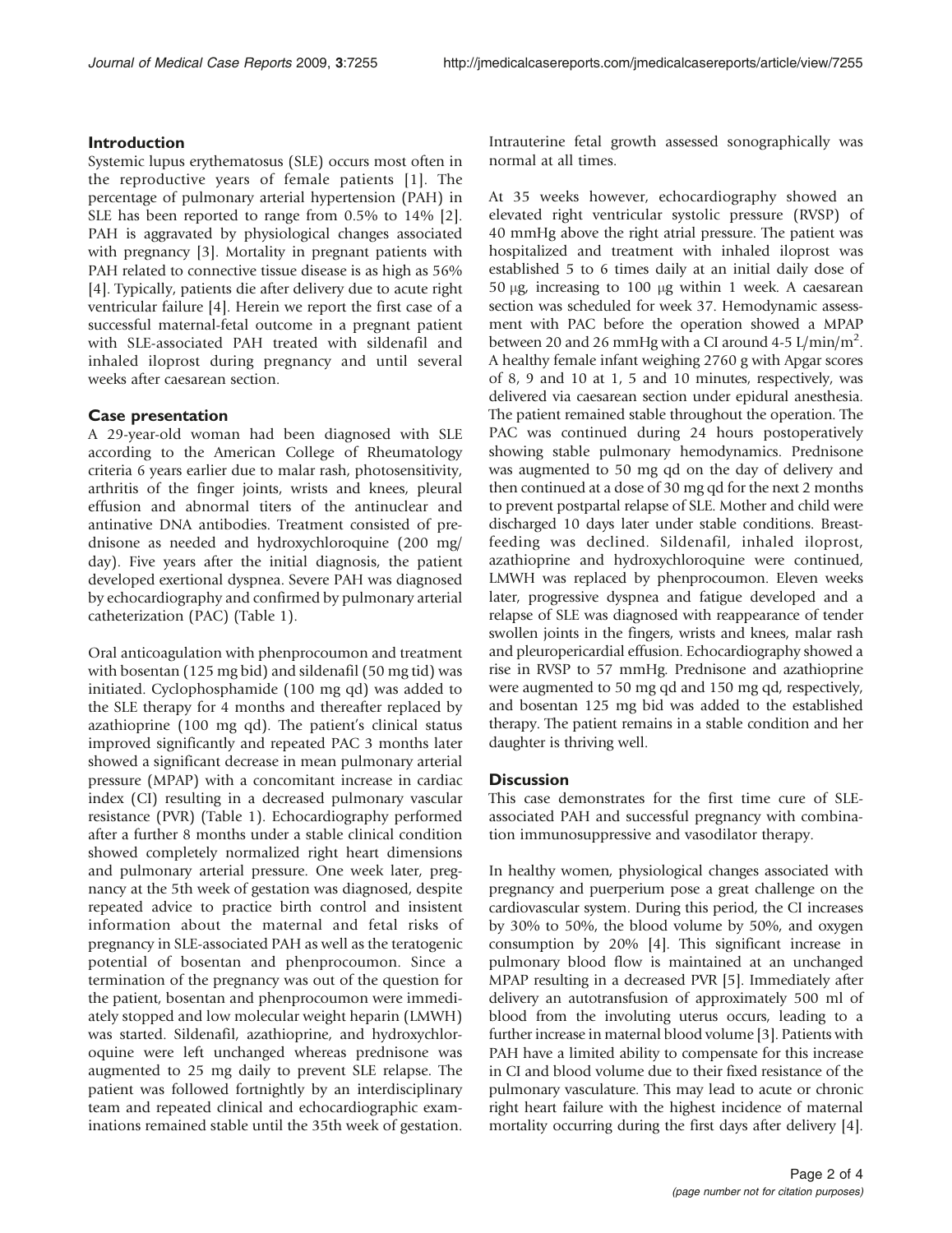|                              |               |                | Pregnancy            |                       |             |          |                        |
|------------------------------|---------------|----------------|----------------------|-----------------------|-------------|----------|------------------------|
|                              | Diagnosis PAH | 3 months later | 5 <sup>th</sup> week | 20 <sup>th</sup> week | $35th$ week | Delivery | 3 months<br>postpartum |
| <b>NYHA</b>                  | IV            | III            | III                  | III                   | III         | III      | IV                     |
| 6-MWT m                      | 229           | 423            | 454                  | 396                   | 276         |          | 392                    |
| RVSP mmHg (Echo)             | 69            |                | normal               | normal                | 40          |          | 57                     |
| SPAP mmHg                    | 72            | 57             |                      |                       |             | 45       |                        |
| MPAP mmHg                    | 52            | 35             |                      |                       |             | 21       |                        |
| PAOP mmHg                    | 10            | 8              |                      |                       |             | 7        |                        |
| CI $L/min/m2$                | 1.3           | 3.4            |                      |                       |             | 4.3      |                        |
| PVR dyn.sec.cm <sup>-5</sup> | 1580          | 410            |                      |                       |             | 250      |                        |
| mVO <sub>2</sub> %           | 35            | 67             |                      |                       |             | 69       |                        |
| SLEDAI [14]                  | 17            | $\overline{2}$ | 2                    |                       |             | 4        | 18                     |
| Phenprocoumon (INR)          |               | 2.1            | 2.2                  |                       |             |          | 2.1                    |
| LMWH (Dalteparin E/day)      |               |                |                      | 10,000                | 10,000      |          |                        |
| Prednisone (mg/day)          | 50            | 30             | 10                   | 25                    | 25          | 50       | 50                     |
| Hydroxychloroquine (mg/day)  | 200           | 200            | 200                  | 200                   | 200         | 200      | 200                    |
| Cyclophosphamide (mg/day)    | 100           | 100            |                      |                       |             |          |                        |
| Azathioprine (mg/day)        |               |                | 100                  | 100                   | 100         | 100      | 150                    |
| Bosentan (mg/day)            | 250           | 250            |                      |                       |             |          | 250                    |
| Sildenafil (mg/day)          | 150           | 150            | 150                  | 150                   | 150         | 150      | 150                    |
| Inhaled iloprost (µg/day)    |               |                |                      |                       | 50          | 100      |                        |

#### <span id="page-2-0"></span>Table 1. Summary of recorded physiology

NYHA, New York Heart Association; 6-MWT, 6 minute walking test distance; RVSP, echocardiographic systolic right ventricular pressure over right atrial pressure; hemodynamic assessments by right heart catheterization: SPAP, systolic pulmonary arterial pressure; MPAP, mean pulmonary arterial pressure; PAOP, pulmonary arterial occlusive pressure; CI, cardiac index; PVR, pulmonary vascular resistance; mVO<sub>2</sub>, mixed venous oxygen saturation; SLEDAI, systemic lupus erythematosus disease activity index; LMWH, low molecular weight heparin.

No agreement exists concerning the influence of pregnancy on the course of SLE. The reported incidence of SLE flares during pregnancy ranges from 13% to 60%, leading some investigators to believe the flare rate is unchanged while others consider pregnancy as a time of vulnerability to increased disease activity [[6,7\]](#page-3-0). Patients with inactive SLE at conception are less likely to experience flares during pregnancy [\[6\]](#page-3-0). Our patient had normalized her pulmonary artery pressure assessed by echocardiography just before pregnancy under intensive therapy. To what extent this was a prerequisite for the uneventful pregnancy remains unknown. From pathophysiological and clinical experience, it must be assumed that the pregnancy-related mortality will increase with the degree of PAH.

Patients with SLE-related antiphospholipid syndrome are at increased risk for spontaneous miscarriage. Antiphospholipid antibodies were not found in our patient. Another threat to fetal outcome in SLE patients is neonatal lupus, a transferred autoimmune syndrome occurring in babies born to mothers with anti-Ro antibodies, which may lead to complete heart block and isolated skin rash. Our patient did have anti-Ro antibodies, fortunately however, no signs of intrauterine or postpartal heart block were detected by repeated pulsed duplex echocardiography and no skin manifestations were present after delivery.

Medical therapy of patients with PAH has improved considerably in recent years. Available drugs focus on the main dysfunctional pathways known to date and include anticoagulation therapy, prostaglandin analogues for example, epoprostenol, iloprost, treprostinil; endothelin-1 receptor antagonists for example, bosentan; and phosphodiesterase 5 inhibitors for example, sildenafil. With respect to pregnancy, bosentan is contraindicated due to its teratogenic potential [[8](#page-3-0)]. Anticoagulation therapy is generally recommended in PAH. As our patient improved considerably on anticoagulation, immunosuppressive therapy and newer vasodilator and antiproliferative agents and we did not know to what extent which of the measures was responsible for the amelioration of the patient, we decided to maintain the therapy as far as possible. We replaced the potentially teratogenic phenprocoumon with low molecular weight heparin but stopped bosentan. Recently, several reports of successful maternal and fetal outcome with intravenous and inhaled iloprost treatment at different stages of pregnancy and postpartum period have been published [\[9,10\]](#page-3-0). Nonetheless, cases of maternal deaths are still not unusual [[9\]](#page-3-0).

To the best of our knowledge, the use of sildenafil during pregnancy in patients with PAH has only been described in two patients with Eisenmenger's syndrome. One of them was a 22-year-old patient treated with sildenafil 150 mg/ day during gestational weeks seven and eight. Sildenafil was discontinued thereafter for financial reasons but restarted at gestational week 31 after an acute exacerbation of PAH with a good outcome of mother and infant [\[11\]](#page-3-0). The second case reports a 23-year-old patient treated with bosentan in whom pregnancy was not diagnosed before